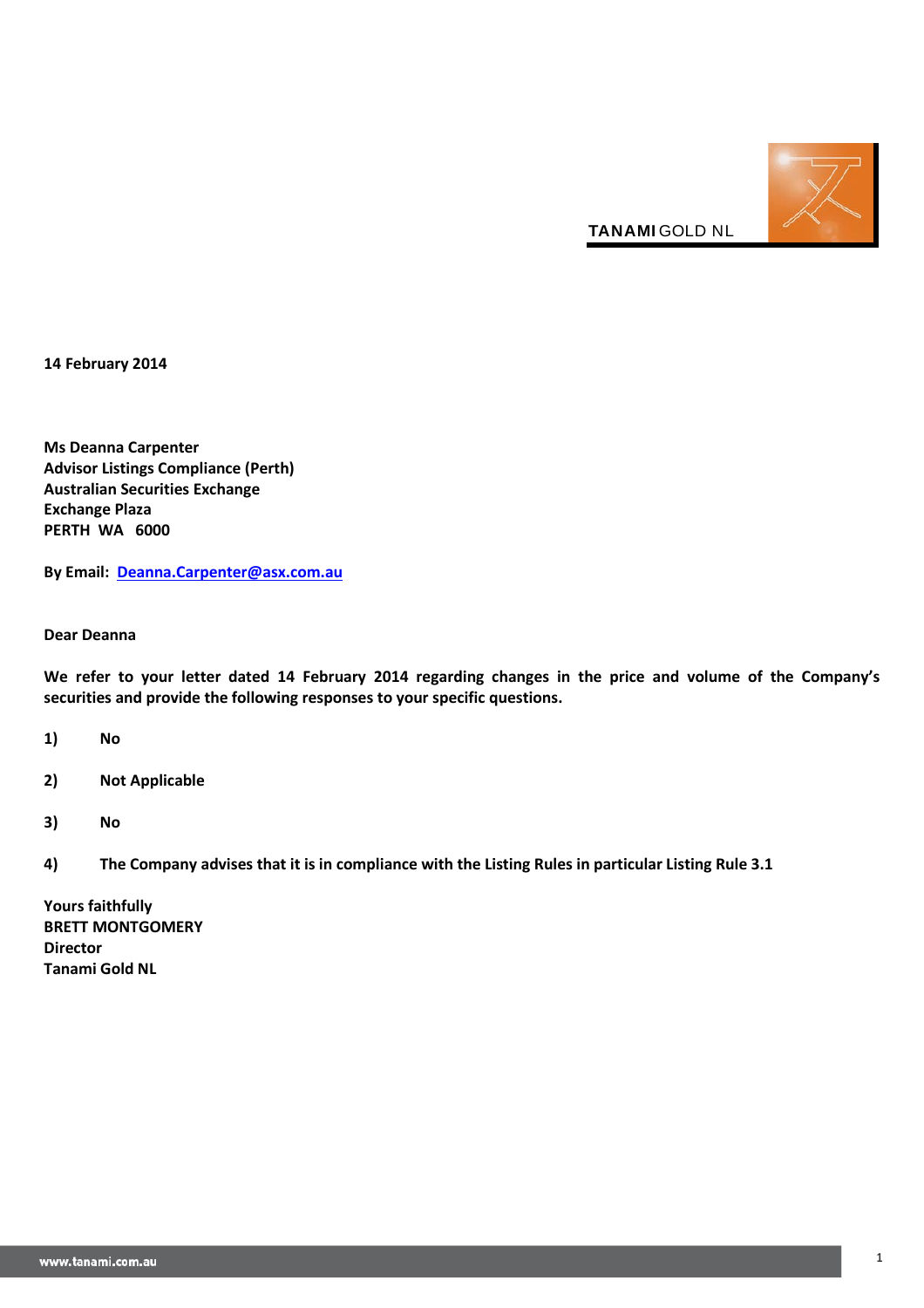

ASX Compliance Pty Limited ABN 26 087 780 489 Level 8 Exchange Plaza 2 The Esplanade PERTH WA 6000

GPO Box D187 Perth WA 6840

Telephone 61 8 9224 0000 Facsimile 61 8 9221 2020 www.asx.com.au

14 February 2014

Mr Brett Montgomery **Director** Tanami Gold NL Level 2 56 Ord Street WEST PERTH WA 6005

By email

## Dear Brett

# **Tanami Gold NL (the "Entity"): ASX price query**

We have noted a change in the price of the Entity's securities from a close of \$0.023 on Thursday, 13 February 2014 to an intraday high at the time of writing of \$0.030 today, Friday, 14 February 2014. We have also noted an increase in the volume of trading in the Entity's securities over this period.

In light of the price change and increase in volume, ASX asks you to respond separately to each of the following questions:

- 1. Is the Entity aware of any information concerning it that has not been announced to the market which, if known by some in the market, could explain the recent trading in its securities?
- 2. If the answer to question 1 is "yes":
	- a) Is the Entity relying on Listing Rule 3.1A not to announce that information under Listing Rule 3.1?

Please note that the recent trading in the Entity's securities would suggest to ASX that such information may have ceased to be confidential and therefore the Entity may no longer be able to rely on Listing Rule 3.1A. Accordingly, if the answer to this question is "yes", you need to contact us immediately to discuss the situation.

b) Can an announcement be made immediately?

Please note, if the answer to this question is "no", you need to contact us immediately to discuss requesting a trading halt (see below).

- c) If an announcement cannot be made immediately, why not and when is it expected that an announcemant will be made?
- 3. If the answer to question 1 is "no", is there any other explanation that the Entity may have for the recent trading in its securities?
- 4. Please confirm that the Entity is in compliance with the Listing Rules and, in particular, Listing Rule 3.1.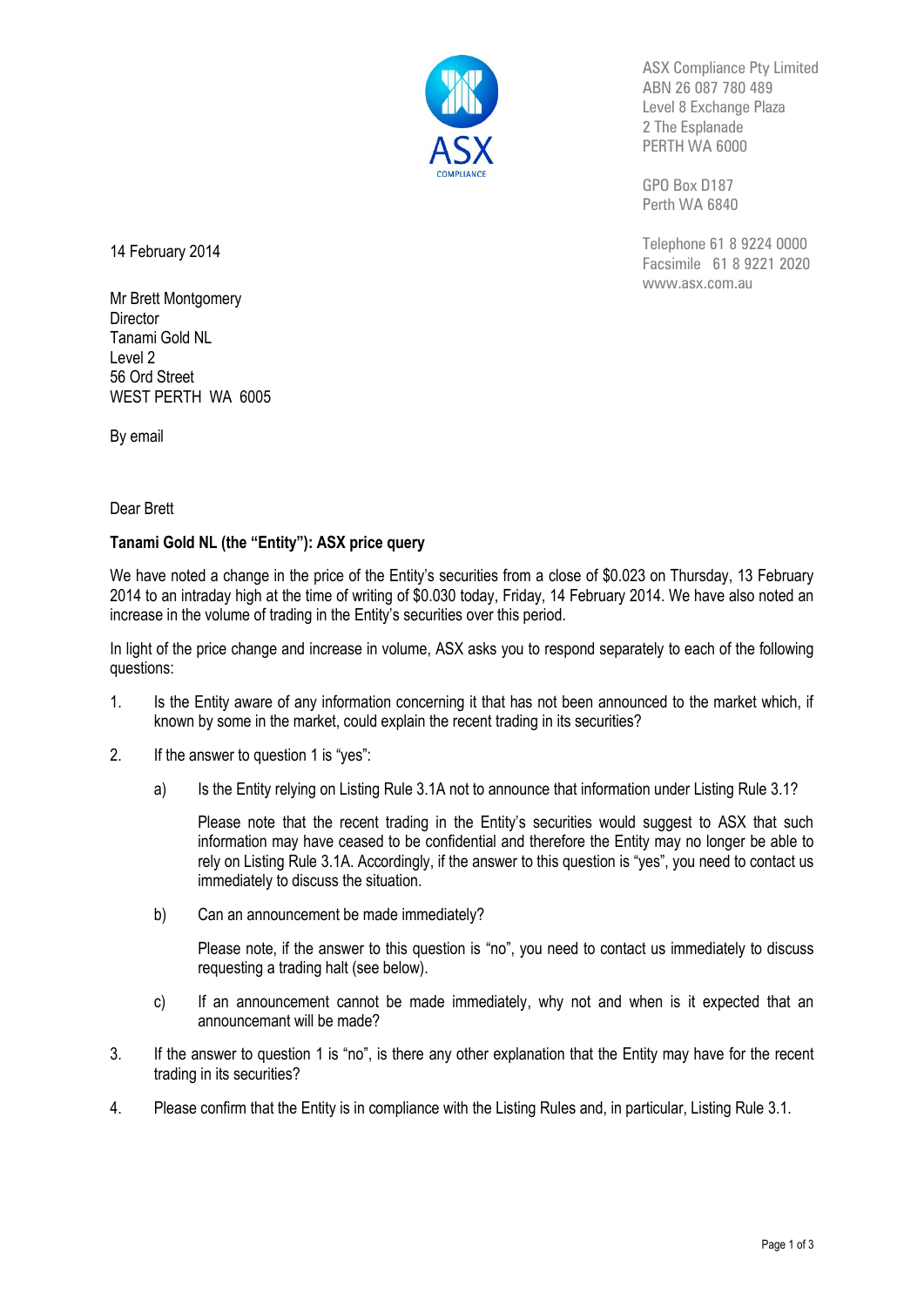### **When and where to send your response**

This request is made under, and in accordance with, Listing Rule 18.7. Your response is required as soon as reasonably possible and, in any event, by not later than **2:30p.m. WST today, Friday 14 February 2014**. If we do not have your response by then, ASX will have no choice but to consider suspending trading in the Entity's securities under Listing Rule 17.3.

You should note that if the information requested by this letter is information required to be given to ASX under Listing Rule 3.1 and it does not fall within the exceptions mentioned in Listing Rule 3.1A, the Entity's obligation is to disclose the information "immediately". This may require the information to be disclosed before the deadline set out in the previous paragraph.

ASX reserves the right to release a copy of this letter and your response on the ASX Market Announcements Platform under Listing Rule 18.7A. Accordingly, your response should be in a form suitable for release to the market.

Your response should be sent to me by e-mail at **[Deanna.Carpenter@asx.com.au](mailto:Deanna.Carpenter@asx.com.au)** and **tradinghaltsperth@asx.com.au** or by facsimile to +61 8 9221 2020. It should not be sent directly to the ASX Market Announcements Office. This is to allow me to review your response to confirm that it is in a form appropriate for release to the market, before it is published on the ASX Market Announcements Platform.

#### **Listing Rule 3.1**

Listing Rule 3.1 requires a listed entity to give ASX immediately any information concerning it that a reasonable person would expect to have a material effect on the price or value of the entity's securities. Exceptions to this requirement are set out in Listing Rule 3.1A.

The obligation of the Entity to disclose information under Listing Rules 3.1 and 3.1A is not confined to, nor is it necessarily satisfied by, answering the questions set out in this letter.

In responding to this letter, you should have regard to the Entity's obligations under Listing Rules 3.1 and 3.1A and also to Guidance Note 8 *Continuous Disclosure: Listing Rules 3.1 – 3.1B*.

### **Trading halt**

If you are unable to respond to this letter by the time specified above, or if the answer to question 1 is "yes" and an announcement cannot be made immediately, you should discuss with us whether it is appropriate to request a trading halt in the Entity's securities under Listing Rule 17.1.

If you wish a trading halt, you must tell us:

- the reasons for the trading halt;
- how long you want the trading halt to last;
- the event you expect to happen that will end the trading halt;
- that you are not aware of any reason why the trading halt should not be granted; and
- any other information necessary to inform the market about the trading halt, or that we ask for.

We may require the request for a trading halt to be in writing. The trading halt cannot extend past the commencement of normal trading on the second day after the day on which it is granted.

You can find further information about trading halts in Guidance Note 16 *Trading Halts & Voluntary Suspensions*.